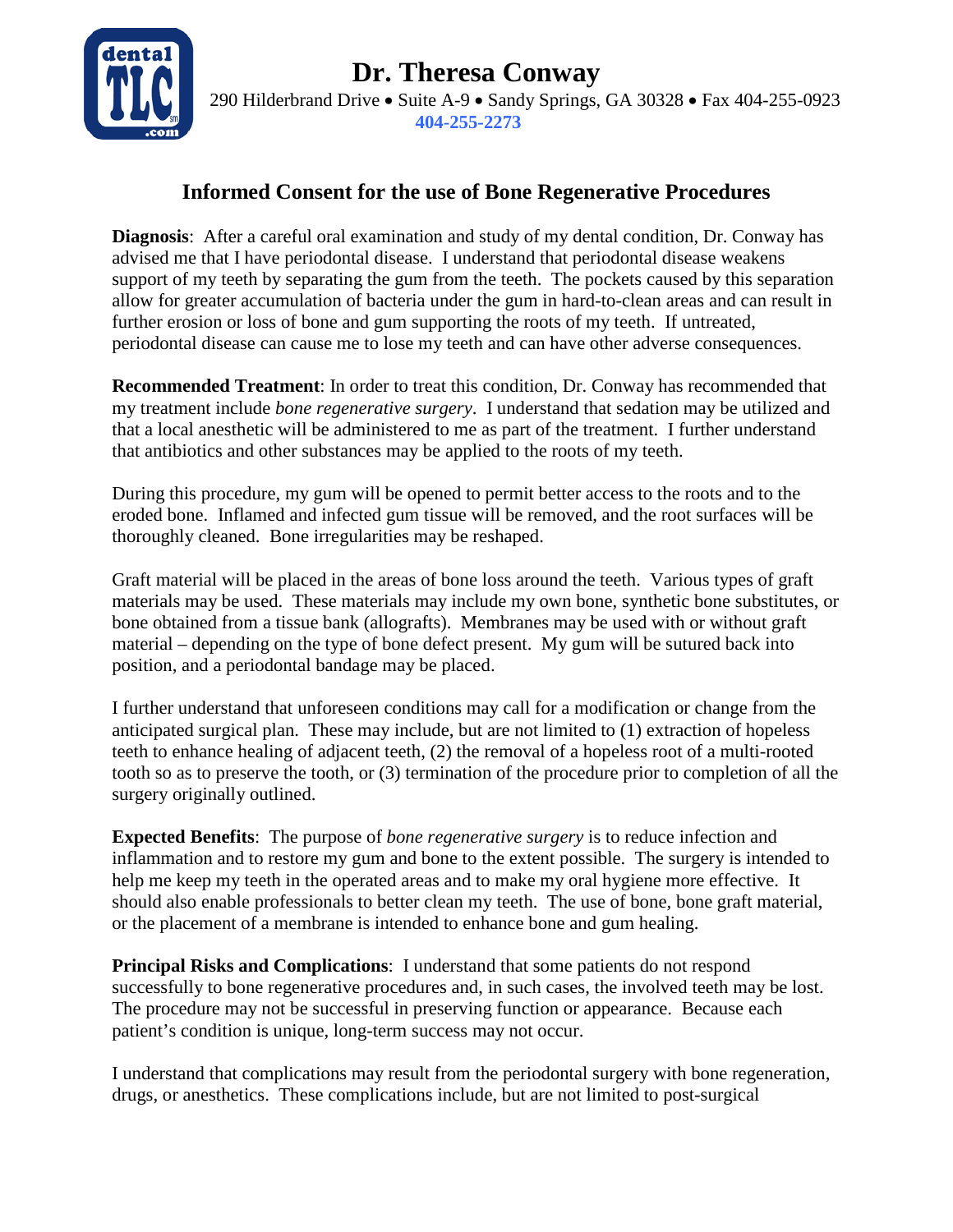## **Dr. Theresa Conway**



290 Hilderbrand Drive • Suite A-9 • Sandy Springs, GA 30328 • Fax 404-255-0923  **404-255-2273**

infections, bleeding, swelling, and pain, facial discoloration, transient but on occasion permanent numbness of the jaw, lip, tongue, teeth, chin or gum, jaw joint injuries or associated muscle spasm, transient but on occasion permanent increased tooth looseness, tooth sensitivity to hot, cold, sweet or acidic foods, shrinkage of the gum upon healing resulting in elongation of some teeth and greater spaces between some teeth, cracking or bruising of the corners of the mouth, restricted ability to open the mouth for several days or weeks, impact on speech, allergic reactions, and accidental swallowing of foreign matter. In the event that donated tissue is used for the graft, the tissue should have been tested for hepatitis, syphilis, and other infectious diseases. Nevertheless, there is a remote possibility that tests will not determine the presence of such diseases in a particular donor tissue. The exact duration of any complications cannot be determined, and they may be irreversible.

There is no method that will accurately predict or evaluate how my gum and bone will heal. I understand that there may be a need for a second procedure if the initial surgery is not satisfactory. In addition, the success of bone regenerative procedures can be affected by medical conditions, dietary and nutritional problems, smoking, alcohol consumption, clenching and grinding of teeth, inadequate oral hygiene, and medication that I may have been taking. To my knowledge I have reported to Dr. Conway any prior drug reactions, allergies, diseases, symptoms, habits, or conditions, which might in any way relate to this surgical procedure. I understand that my diligence in providing the personal daily care recommended by Dr. Conway and taking all prescribed medications are important to the ultimate success of the procedure.

**Alternatives to Suggested Treatment**: Alternatives to periodontal surgery with *bone regenerative surgery* include (1) no treatment – with the expectation of possible advancement of my condition which may result in premature loss of teeth, (2) extraction of a tooth or teeth involved with periodontal disease, (3) non-surgical scraping of tooth roots and lining of the gum (scaling and root planing), with or without medication, in an attempt to further reduce bacteria and tartar under the gumline – with the expectation that this may not fully eliminate deep bacteria and tartar, may not reduce gum pockets, which require more frequent professional care and time commitment, and may result in the worsening of my condition and the premature loss of teeth.

**Necessary Follow-Up Care and Self Care**: **I understand that it is important for me to continue to see my regular dentist.** Existing restorative dentistry can be an important factor in the success or failure of periodontal therapy. From time to time, Dr. Conway may make recommendations for the placement of restorations, the replacement of existing restorations or their modification, the joining together of two or more of my teeth, the extraction of one or more teeth, the performance of root canal therapy, or the movement of one, several, or all of my teeth. I understand that the failure to follow such recommendations could lead to ill effects, which would become my sole responsibility.

I recognize that natural teeth and appliances should be maintained daily in a clean, hygienic manner. I will need to come for appointments following my surgery so that my healing may be monitored and so that the periodontist can evaluate and report on the outcome of surgery upon completion of healing. Smoking or alcohol intake may adversely affect gum healing and my